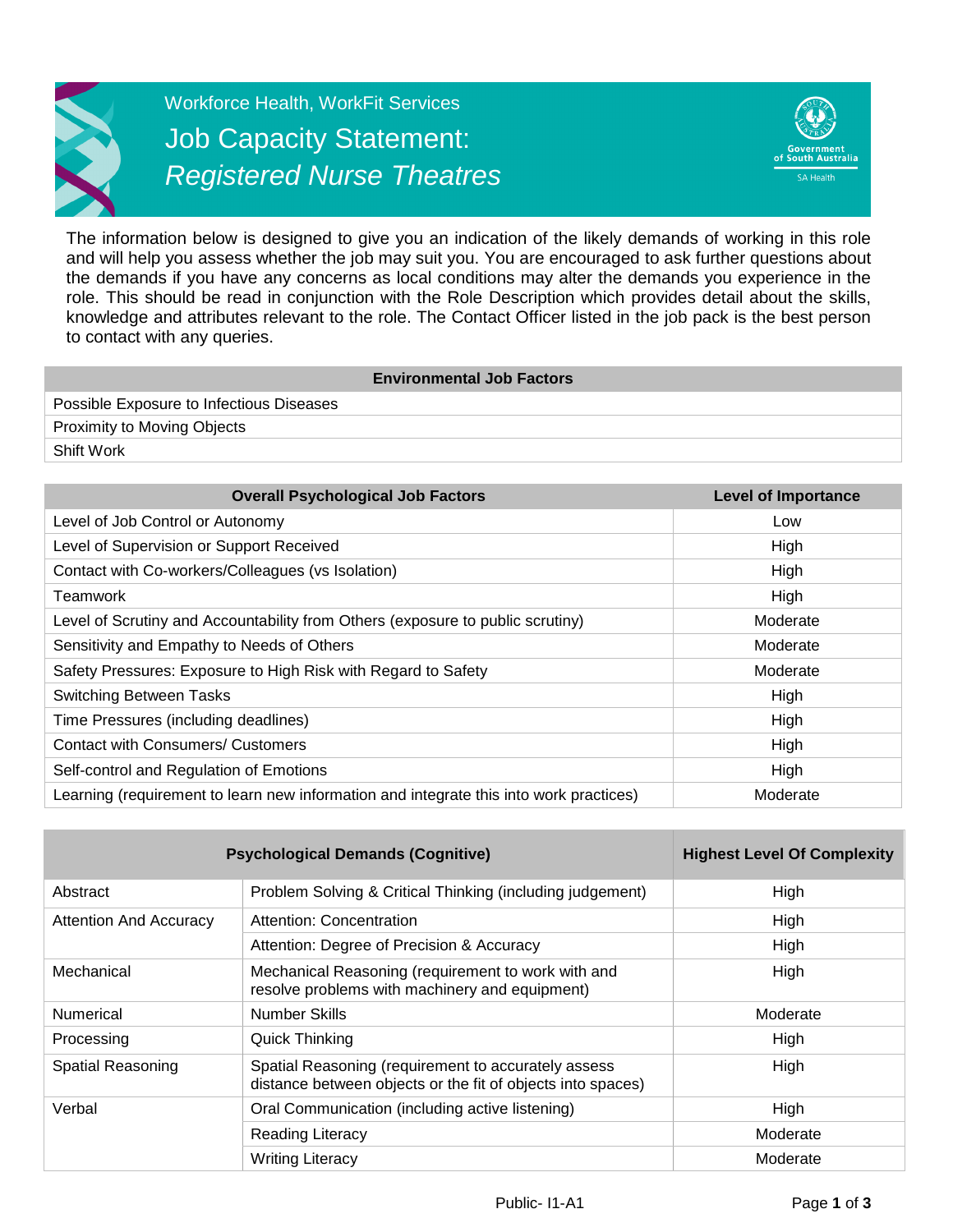| <b>Physical Demands</b>                                            | <b>Frequency (8 Hour Shift)</b> | <b>Max Load</b>                                                                                                                                      |  |  |
|--------------------------------------------------------------------|---------------------------------|------------------------------------------------------------------------------------------------------------------------------------------------------|--|--|
| <b>Dynamic Strength</b>                                            |                                 |                                                                                                                                                      |  |  |
| One handed Carry                                                   | Infrequent: up to 10 minutes    | 5 kg                                                                                                                                                 |  |  |
| Two handed Carry                                                   | Occasional: up to 2.5 hours     | 15 kg                                                                                                                                                |  |  |
| Pull                                                               | Infrequent: up to 10 minutes    | 16 kg                                                                                                                                                |  |  |
| Push                                                               | Occasional: up to 2.5 hours     | 16kg<br>NB: must be able to generate<br>a 45kg downward push for<br>CPR, approx. 17-21kg body<br>weight $+ 18-24kg$ applied<br>force (occurs rarely) |  |  |
| Waist to Eye Level Lift                                            | Occasional: up to 2.5 hours     | 10 kg                                                                                                                                                |  |  |
| <b>Physical Demands</b>                                            | <b>Frequency (8 Hour Shift)</b> | Max 'at one' Time                                                                                                                                    |  |  |
| <b>Manual Task Postures</b>                                        |                                 |                                                                                                                                                      |  |  |
| Lunge - Forward/Backward                                           | Required                        |                                                                                                                                                      |  |  |
| Lunge - Sideways                                                   | Required                        |                                                                                                                                                      |  |  |
| <b>Other</b>                                                       |                                 |                                                                                                                                                      |  |  |
| Maintain Balance Against External Forces                           | Required                        |                                                                                                                                                      |  |  |
| <b>Position Tolerance Activities</b>                               |                                 |                                                                                                                                                      |  |  |
| Kneeling                                                           | Occasional: up to 2.5 hours     | 10 mins                                                                                                                                              |  |  |
| <b>Neck Flexion</b>                                                | Occasional: up to 2.5 hours     | 5 mins                                                                                                                                               |  |  |
| Standing                                                           | Constant: up to 8 hours         | 45 mins                                                                                                                                              |  |  |
| Work Bent Over- Standing                                           | Occasional: up to 2.5 hours     | 10 mins                                                                                                                                              |  |  |
| <b>Upper Limb</b>                                                  |                                 |                                                                                                                                                      |  |  |
| <b>Forward Reach</b>                                               | Occasional: up to 2.5 hours     | 1 min                                                                                                                                                |  |  |
| Grip                                                               | Occasional: up to 2.5 hours     | 30 min                                                                                                                                               |  |  |
| Precise Hand & Finger Movement/Use<br>(Manual or Finger Dexterity) | Frequent: up to 5 hours         | 20 min                                                                                                                                               |  |  |
| Overhead Reach                                                     | Required                        |                                                                                                                                                      |  |  |

NB: this is not an exhaustive list of ALL job factors and demands, but those which are considered to be significant.

| Definition of frequency (based on 8 hour shift) |                             |                         |                         |
|-------------------------------------------------|-----------------------------|-------------------------|-------------------------|
| Infrequent: up to 10 minutes                    | Occasional: up to 2.5 hours | Frequent: up to 5 hours | Constant: up to 8 hours |
| $0 - 2%$                                        | $2 - 33%$                   | $34 - 66%$              | 67-100%                 |
| Up to 10 minutes                                | $>10$ min - 2.5 hours       | $>2.5-5$ hours          | More than 5 hours       |